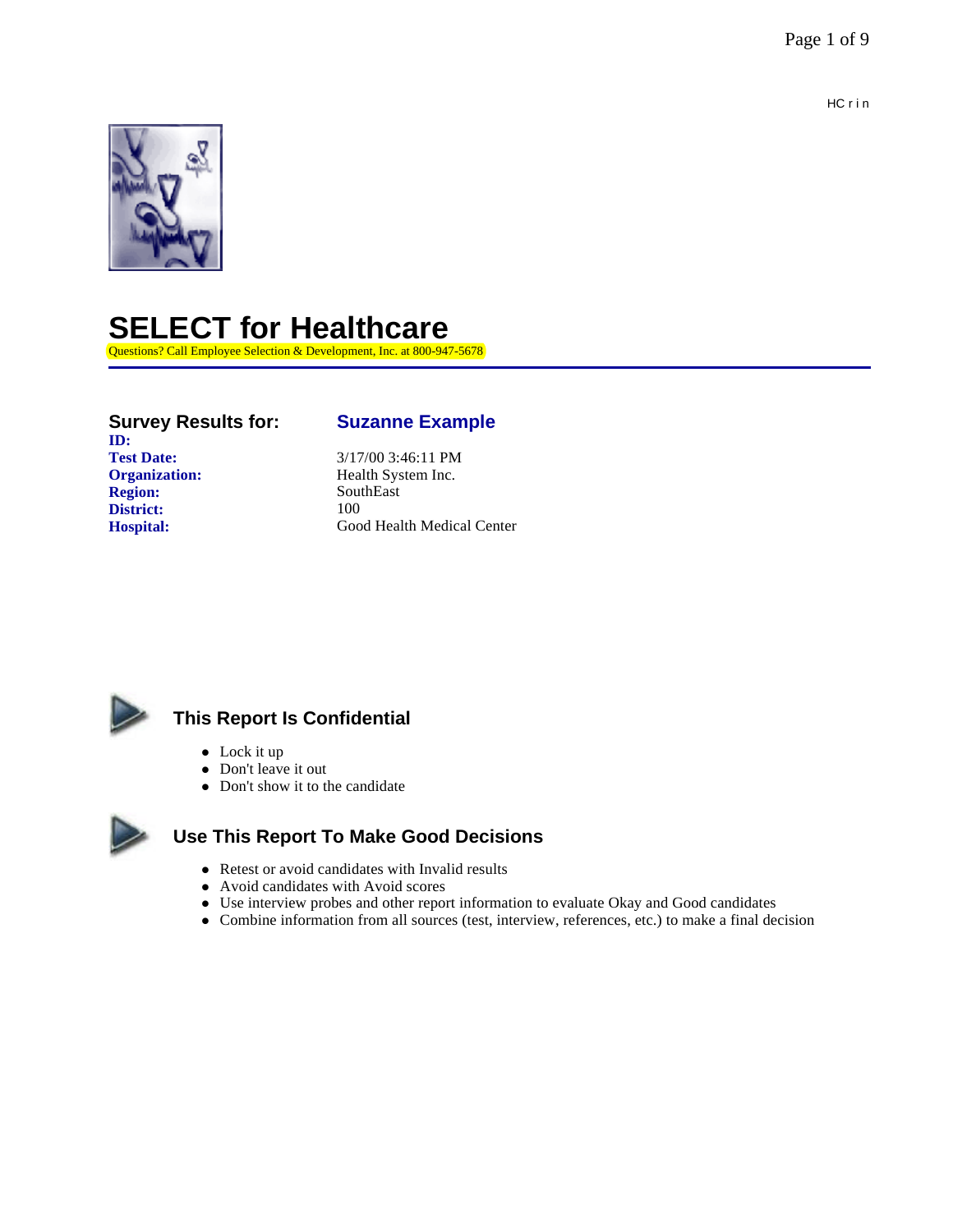# **Results**

# **Random Response:**

A check for random responding. If Invalid, the candidate could not or did not read the test well enough to avoid responding randomly, and these results should not be used.

| l Random | Valid Invalid |
|----------|---------------|
|          |               |

## **Integrity Index:**

A measure of the candidate's attitudes about personal integrity and work ethic.

|              | Avoid | Okay     | Good  |  |
|--------------|-------|----------|-------|--|
| Score:<br>15 |       |          |       |  |
|              | 0-8   | $9 - 13$ | 14-17 |  |

## **Performance Index:**

A measure of the traits associated with successful performance in this job.

|              | Avoid    | Okay      | Good  | <b>Better</b> |
|--------------|----------|-----------|-------|---------------|
| Score:<br>27 |          |           |       |               |
|              | $0 - 23$ | $24 - 27$ | 28-33 | $34 - 41$     |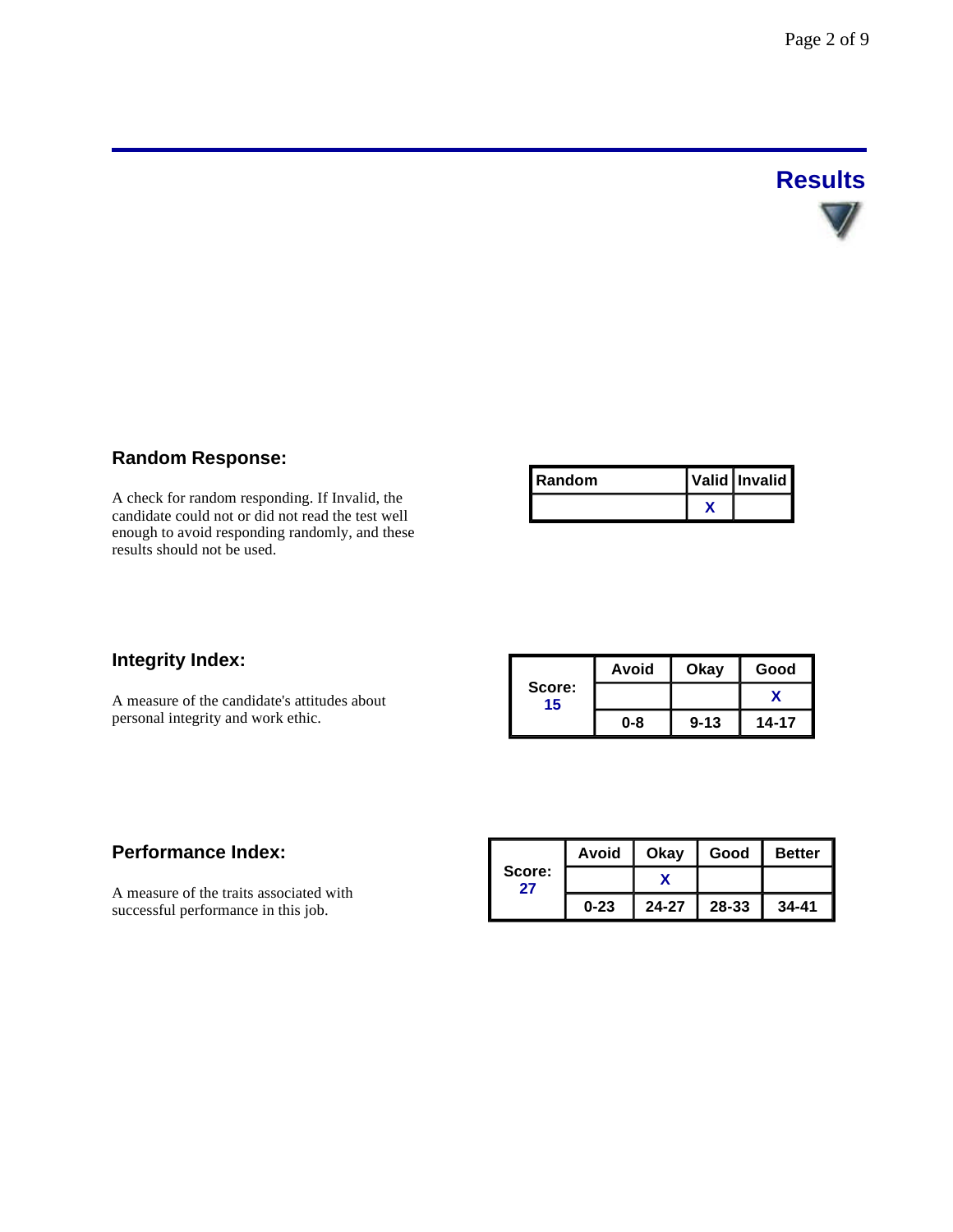# **Details**



| <b>Subscale</b>                                                                       | Okay | Flag* |
|---------------------------------------------------------------------------------------|------|-------|
| <b>Energy</b><br>(activity level; action orientation)                                 |      | x     |
| <b>Frustration Tolerance</b><br>(remain emotionally positive in spite of frustration) | x    |       |
| <b>Accommodation to Others</b><br>(willingness to accommodate the desires of others)  | x    |       |
| <b>Acceptance of Diversity</b><br>(tolerance of others different from self)           | X    |       |
| <b>Positive Service Attitude</b><br>(appreciation of the service role)                | X    |       |
| Multi-Tasking<br>(juggle many tasks)                                                  | x    |       |
| <b>Empathy</b><br>(concern for the feelings of others)                                |      | X     |
| Rapport<br>(put others at ease)                                                       | x    |       |
| <b>Accountability</b><br>(accept personal responsibility for performance)             |      | X     |
| *If flagged, see interview probe suggestion(s) in later section.                      |      |       |

# **Performance Sub-scale Analysis:**

The table presents the candidate's scores for each sub-scale of the Performance Index.

Flagged areas should be probed in the interview.

# **Job Task Responses:**

| How willing are you to $\dots$                      | Would do it<br>and enjoy it | Would do it | Would do it. but<br>not like it | Would not want<br>to do it | Would not<br>do it |
|-----------------------------------------------------|-----------------------------|-------------|---------------------------------|----------------------------|--------------------|
| Work weekdays?                                      |                             | X           |                                 |                            |                    |
| <b>Work evenings or nights?</b>                     |                             |             |                                 | X                          |                    |
| <b>Work weekends?</b>                               |                             |             |                                 | X                          |                    |
| <b>Work holidays?</b>                               |                             |             |                                 | X                          |                    |
| <b>Work overtime?</b>                               |                             | X           |                                 |                            |                    |
| Commit to being on time, every time?                |                             | X           |                                 |                            |                    |
| Work on an on-call basis?                           |                             |             |                                 |                            | X                  |
| Work cooperatively with others?                     | X                           |             |                                 |                            |                    |
| Work directly with patients & families?             |                             | X           |                                 |                            |                    |
| Work with patients who have contagious<br>diseases? |                             |             |                                 | X                          |                    |
| Work with emotionally upset patients &<br>families? |                             | X           |                                 |                            |                    |
| Work with terminally ill patients?                  |                             | X           |                                 |                            |                    |
| <b>Follow strict procedures?</b>                    |                             | X           |                                 |                            |                    |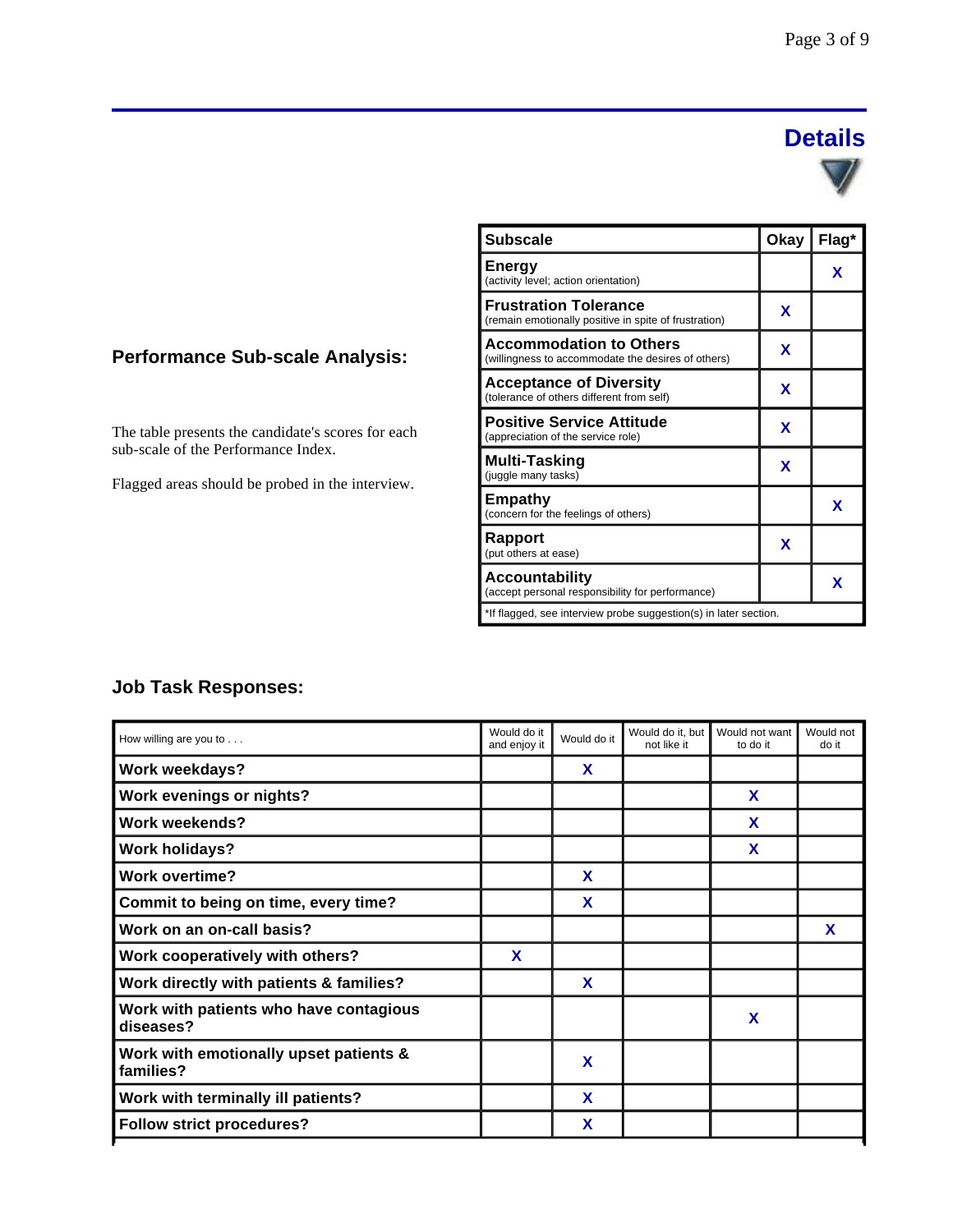**Interview**

The table above reports the candidate's stated willingness to do tasks commonly required in jobs similar to this one. Indications of reluctance should be probed during the interview.

**Preparation:**

- Review the application form
- Review the SELECT test results

#### **STEP 1: Open the Interview**

Hello, my name is \_\_\_\_\_\_\_\_\_\_\_ and I'm the \_\_\_\_\_\_\_\_\_\_\_\_\_\_(your position). We're glad that you are interested in this position. The purpose of this interview is to learn more about you and your work experiences. I will be asking you some questions about your likes and dislikes, your goals, etc. You will probably see me jotting down some notes -- that's to help me remember better what you said after the interview is over. There are no correct or incorrect answers, what we want is to learn more about you. At the end, I'll leave some time to answer any questions you might have. If you are ready, we can begin.

#### **STEP 2: Review the Application and Investigate Potential Problem Areas**

- \_\_\_All blanks completed? \_\_\_Employment gaps?
- 
- $\equiv$ Several jobs in the last 2 years?
- \_\_\_Vague reasons for leaving job(s)? \_\_\_Can complete all essential functions?
- Application signed?<br>
Several jobs in the last 2 years?<br>
Larnings show progress?

#### *Example Questions:*

I see that you were unemployed from \_\_\_\_\_to \_\_\_\_\_. Please tell me about this period of unemployment.

I see that you left your previous employer for personal reasons. Would you explain further?

I noticed that you have changed jobs frequently in the recent past. Why?

### **STEP 3: Review SELECT Flags and Begin In-depth Questions**

While asking the following interview questions, be sure to listen and probe in the following areas highlighted by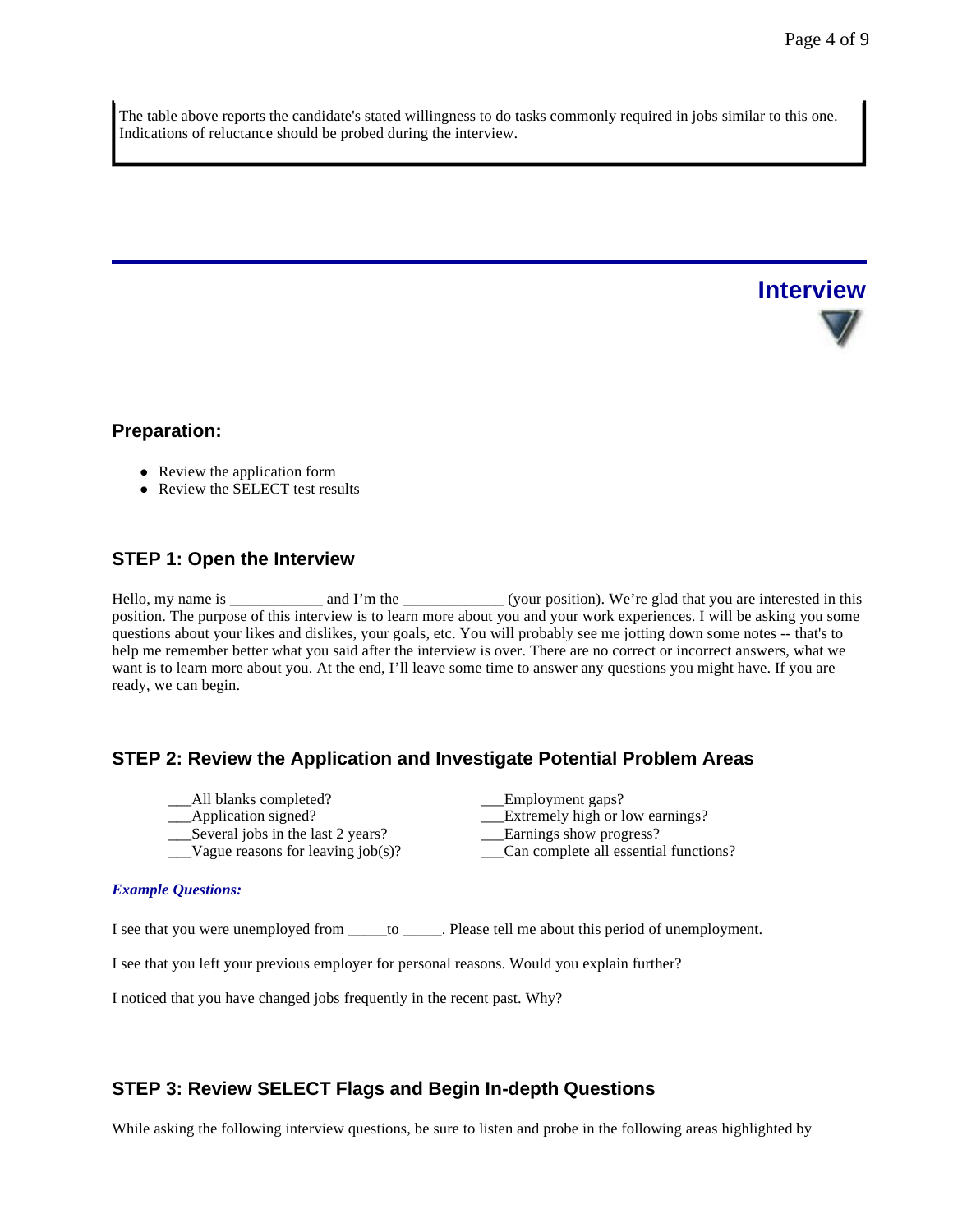Page 5 of 9

SELECT:

- Low Energy Level
- Low Empathy
- Low Accountability

**1.** Tell me about your responsibilities in your previous (or current) job. Which did you like most and why? Also, which did you like the least and why? *(Listen for relevant work experience and likes and dislikes that may or may not fit this job.)*

**2.** Why are you considering leaving or why did you leave your current/last job? *(Listen for reliability, job fit.)*

**3.** What attracts you to this job in our company? Why? *(Listen for a desire to work and a desire to serve others as well as an interest in your organization.)*

**4.** How would you describe yourself as an employee? What are your strengths? What things do you think you might need to improve? *(Listen for work ethic, willingness to serve others.)*

**5.** Tell me about a time when you where asked to do numerous tasks in a short amount of time. *(Listen for an ability to multi-task, set priorities and work quickly under pressure.)*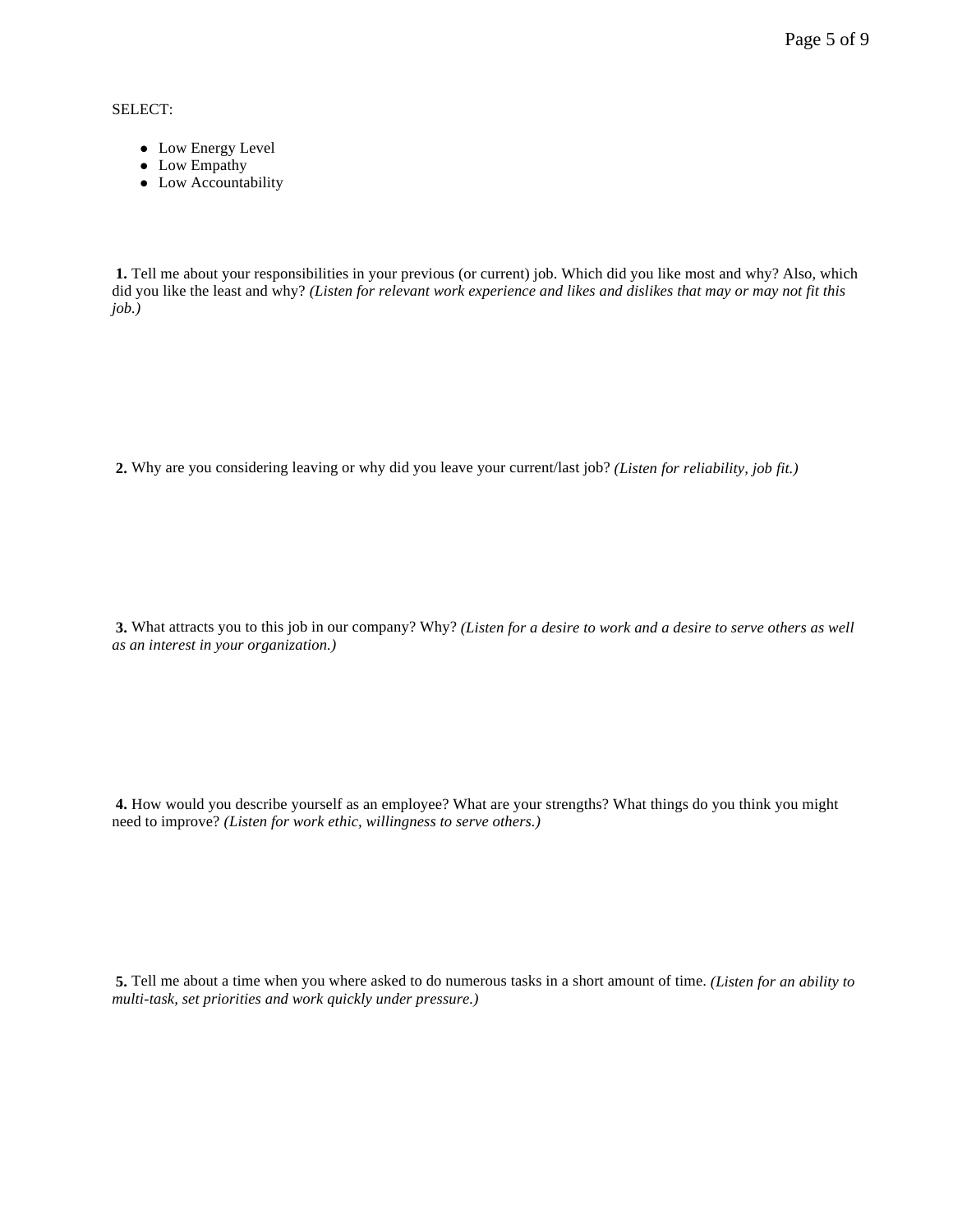**6.** Tell me about a time when you were asked to follow certain procedures, yet you believed there was a better way of doing things. *(Listen for a willingness to work within prescribed guidelines and follow procedures.)*

**7.** Tell me about a time when you were asked to do a task you knew nothing about or a time when you had to solve an extremely difficult problem. *(Listen for self-reliance and personal responsibility for achieving results.)*

**8.** Give me an example of a time when you were under a lot of pressure and stress at work or school. *(Listen for an ability to handle frustration, remain composed and work under stressful circumstances.)*

**9.** What type of people do you like best? And least? Why? *(Listen for openness and a lack of prejudice.)*

**10.** What have you found to be or what do you think will be the most important things to say or do when working with patients and their families? *(Listen for empathy, service knowledge, service values.)*

**11.** Describe a situation in which you saw someone "go the extra mile" for a customer or a patient. *(Listen for service knowledge, willingness to accommodate others and service values.)*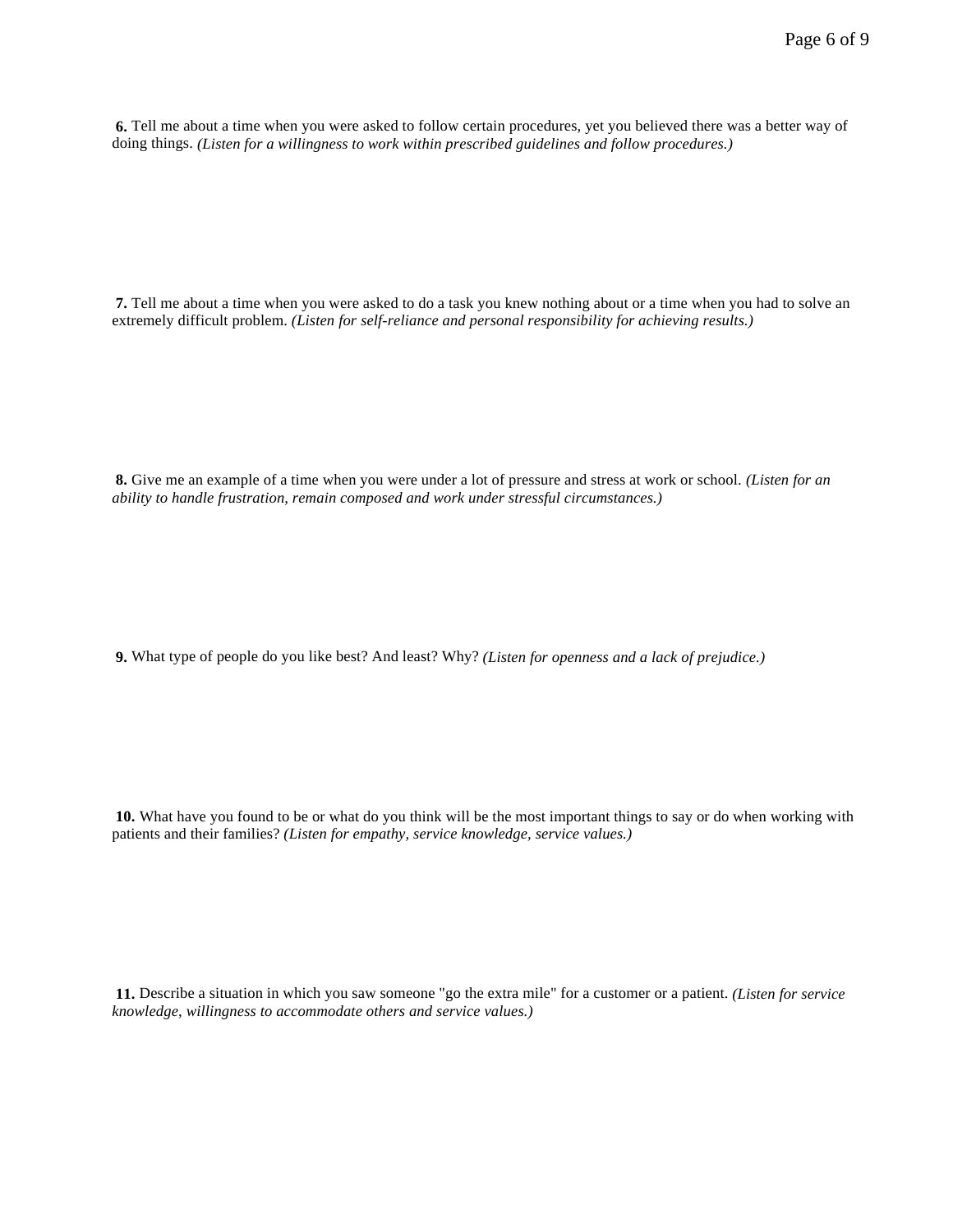**12.** What would you do if a patient or family member with whom you are working became emotionally upset?*(Listen for appropriate amounts of empathy and professionalism.)*

**13.** From your understanding of the job, what aspects of the job will you like the most? What are some things you might dislike? *(Listen for job knowledge and job fit responses.)*

*If you are still concerned about the Performance Flag areas, here are some additional questions to ask:*

*Low Energy Level:* Describe your preferred pace. In what types of work situations would you like to be more energetic? (Listen for answers that suggest that the candidate can't handle the pace of the job, or can't self-start to get the job done.)

*Low Empathy:* Have you worked in healthcare previously? Have you experienced emotionally upset people in other situations? How do you deal with people in these situations? How should these situations be handled? (Listen for a willingness and a capacity to display empathy and compassion.)

*Low Accountability:* Have you worked in a job for which your output was measured? Did you receive a performance appraisal from your supervisor? How do you feel about being measured or rated? Were your ratings fair? (Listen for a comfort or resistance to being evaluated against a performance standard.)

#### **STEP 4: Conclude the Interview**

Those are all the questions that I have for you. I appreciate the time that you have given to me. Is there anything that you would like to ask me?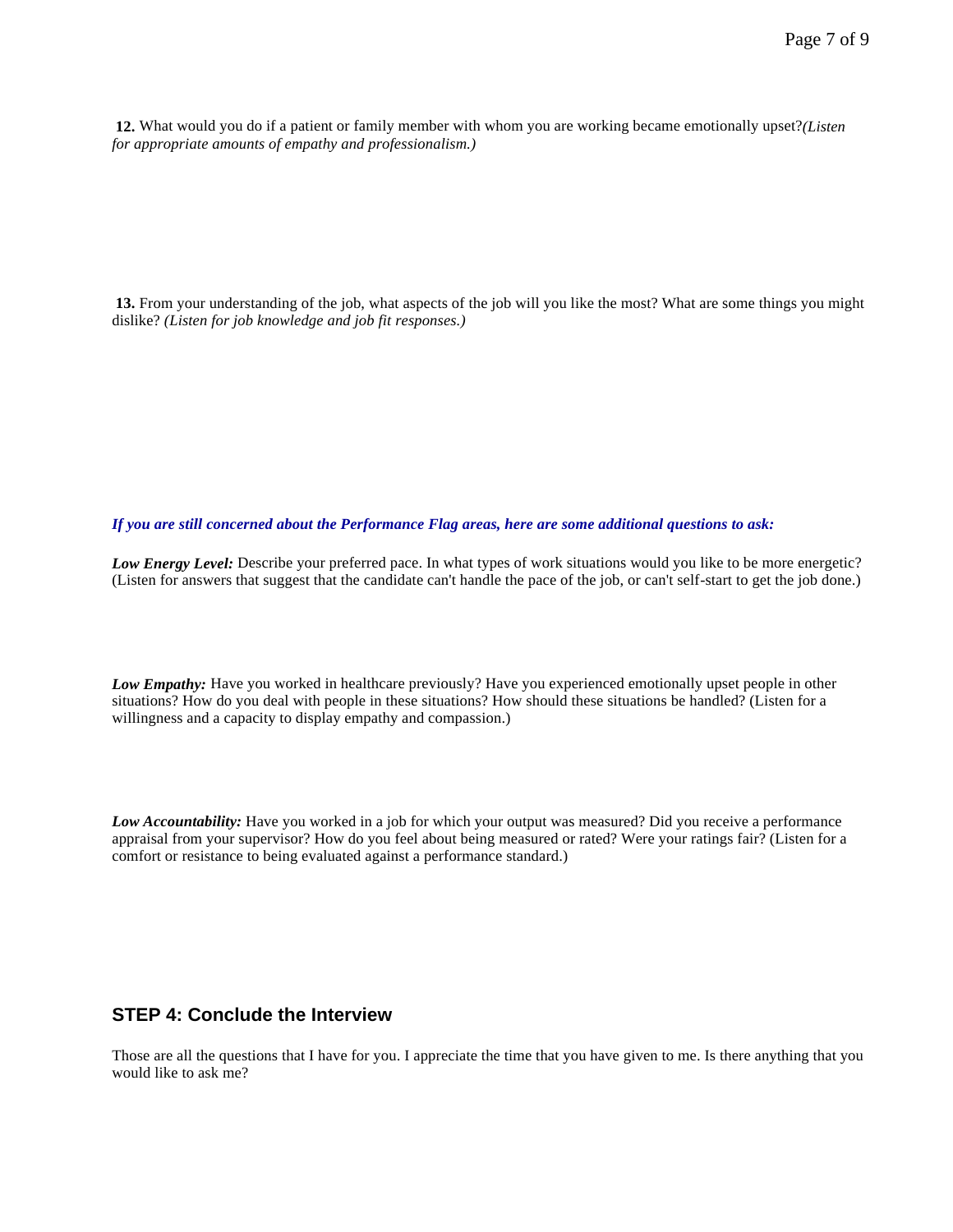## **STEP 5: Make the Hiring Decision**

- Resist the temptation to hire someone just because you need to fill the job. You are likely to pay for a hiring mistake both in money and time.
- Focus on how well the candidate fits the demands of the job, not how much you like the candidate's personality or how much you have in common with the candidate.
- l The selection process is designed as an aid to the well-reasoned judgment of a hiring manager, not a replacement for this judgment. In the end, every hiring decision is a judgment call. Use the tools provided in this process to inform your decision, not make it for you.

*Use the following checklist to guide your decision. Please indicate your recommendation and write your comments in the appropriate Recommendation box. In addition, write your initials in the Initials column.*

| <b>Actions</b>                                                 | <b>Recommendation</b> | <b>Initials</b>        |                         |  |
|----------------------------------------------------------------|-----------------------|------------------------|-------------------------|--|
| <b>Review Application</b>                                      | Not Acceptable        | Some Reservations      | <b>Consider Further</b> |  |
| <b>Prescreen (Optional)</b>                                    | Not Acceptable        | Some Reservations      | <b>Consider Further</b> |  |
| <b>Test Candidate &amp; Review the</b><br><b>SELECT Report</b> | Not Acceptable        | Some Reservations      | <b>Consider Further</b> |  |
| <b>Behavioral Interview</b>                                    | Not Acceptable        | Some Reservations      | Acceptable              |  |
| <b>Reference Checks (Optional)</b>                             | Not Acceptable        | Some Reservations      | Acceptable              |  |
| <b>Background Check (Optional)</b>                             | Not Acceptable        | Some Reservations      | Acceptable              |  |
| <b>Decide</b>                                                  | Do Not Make<br>Offer  | Eligible At Later Date | Make Offer              |  |
| <b>Drug/Medical Screen (Optional)</b>                          | Fail                  |                        | Pass                    |  |